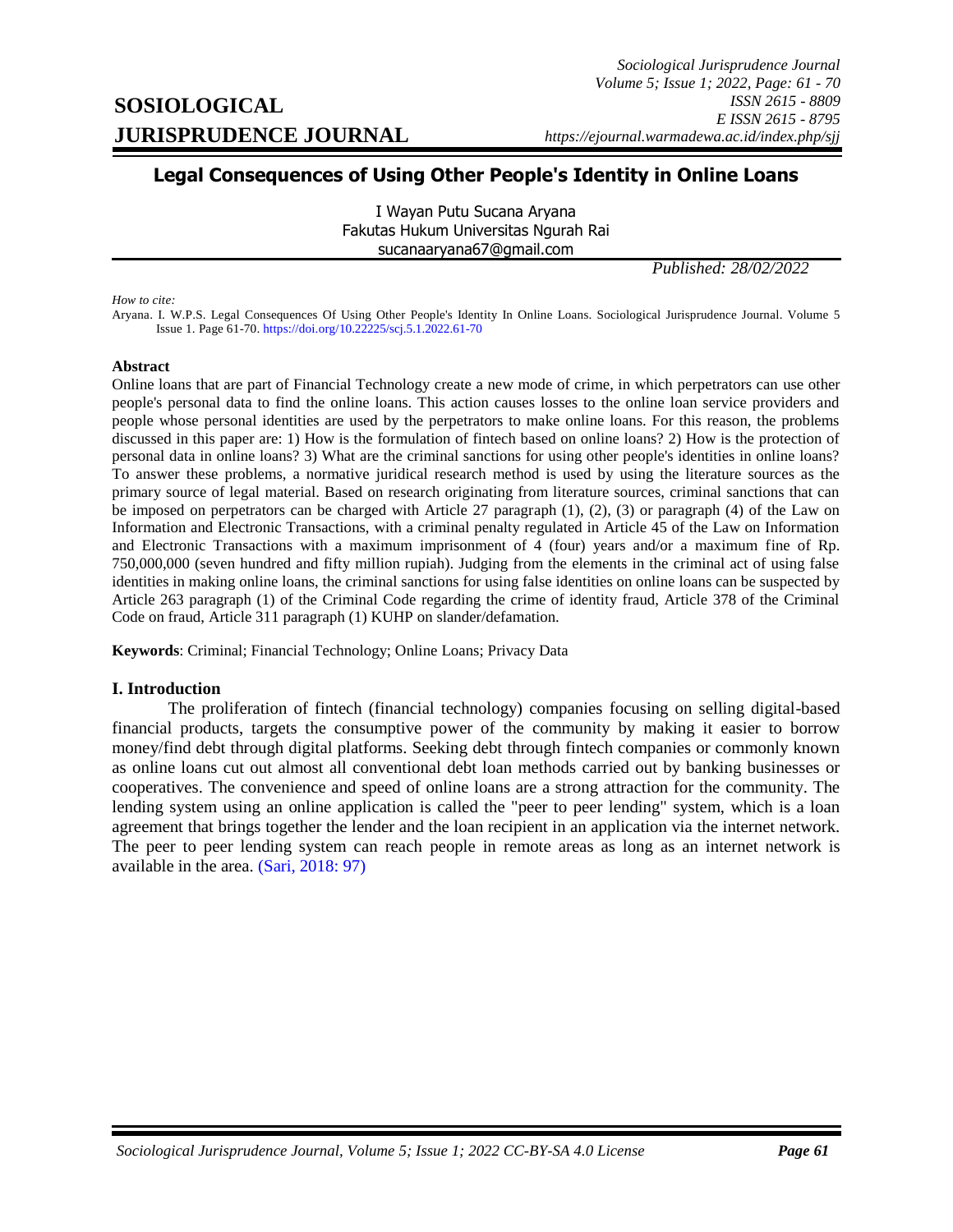Financial technology is a financial service making it easier for people to make transactions anywhere and anytime. Before online loans were present in the community, to make public loans, they had to go through a series of mechanisms by completing various long administrative requirements at banking institutions such as banks, rural banks and cooperatives. The significant difference in loan disbursement between loans through commercial banks or other non-bank financial institutions and online loans becomes the main reason why people prefer to make loans through online loans. The comparison is, the disbursement of loans from commercial banks takes 7 to 14 working days, whereas with online loans, the disbursement can be done in less than one day and even in hours. [\(Istiqamah, 2019: 293\).](#page-0-0) In addition, credit applications through banks or cooperatives require collateral, while online loans do not require collateral.

Article 3 paragraph (1) letter e PBI (Bank Indonesia Regulation) Number 19/12/PBI/2017 concerning the Implementation of Financial Technology states that application-based loan services with internet media are Financial Technology Operations included in the category of other financial services. In the Regulation of the Financial Services Authority (OJK) Number 77/POJK.01/2015 of 2016 concerning Information Technology-Based Borrowing-Lending Services, it is stated that online loans are an implementation of financial services that bring together lenders and loan recipients in rupiah currency carried out directly through an electronic system by utilizing the internet network. [\(Hartanto & Ramli,](#page-0-0)  [2018: 322\).](#page-0-0) Based on the data owned by the OJK, as of August 2020, 158 leading fintech companies have registered. (www.ojk.go.id, n.d.)

Borrowing or credit activities through fintech companies are based on the validity of an agreement that must meet the elements in article 1320 of the Civil Code. Article 1320 paragraph (1) of the Civil Code states that there is an agreement between the two parties. The next requirement is the proficiency in making the engagement, meaning that the person is an adult and is not in custody. What is agreed upon, in Article 1132 of the Civil Code, in an engagement, there are things in the form of objects and non-objects, movable or immovable which are the objects in the engagement. Article 1335 of the Criminal Code requires that the object in the agreement is a lawful cause, which means that the agreement must not conflict with the law, decency and public order. The agreement must be carried out in good faith (Article 1338 of the Civil Code). General requirements for making online loans include:

- 1. The borrower is an Indonesian citizen;
- 2. Minimum age of 21 years and maximum of 60 years;
- 3. Have an income equal to the minimum wage;
- 4. Have NPWP (Taxpayer Identification Number); and
- 5. Have a bank account / account number that matches the identity on the borrower's ID card.

The ease and speed of loan disbursement, in which the borrower and lender do not meet in person, provides opportunities for some people to take advantage of the weakness of the situation. One of the gaps that is exploited from the weakness of the online loan system is the opportunity for borrowers to use other people's data as borrower data. The action seen from the aspect of criminal law is included in the crime of forgery as regulated in Article 163 paragraph (1) of the Criminal Code. Forgery in Article 263 of the Criminal Code is "anyone who makes a fake letter or falsifies a letter that can give rise to a right, engagement or debt release, or money is intended as evidence of something with the intention of playing or ordering other people to use the letter as if the contents are true and not falsified, are threatened if such use can cause losses due to falsification of the letter.

The legal issue that occurs is when the borrower uses personal data that is not his own and takes an online loan and then ignores his obligation to make payments for the loan. This deliberate act causes losses to two parties, namely the online lender and the party whose personal identity is used to seek online loans. The legal issue is interesting to be studied in a scientific research, so that in this scientific paper the title can be formulated, namely "Legal Consequences of Using Other People's Identity in Online Loans." **II. Methods**

The type of research used to answer the legal issues mentioned above is normative juridical law research known as library law research, a legal research carried out with a library material approach or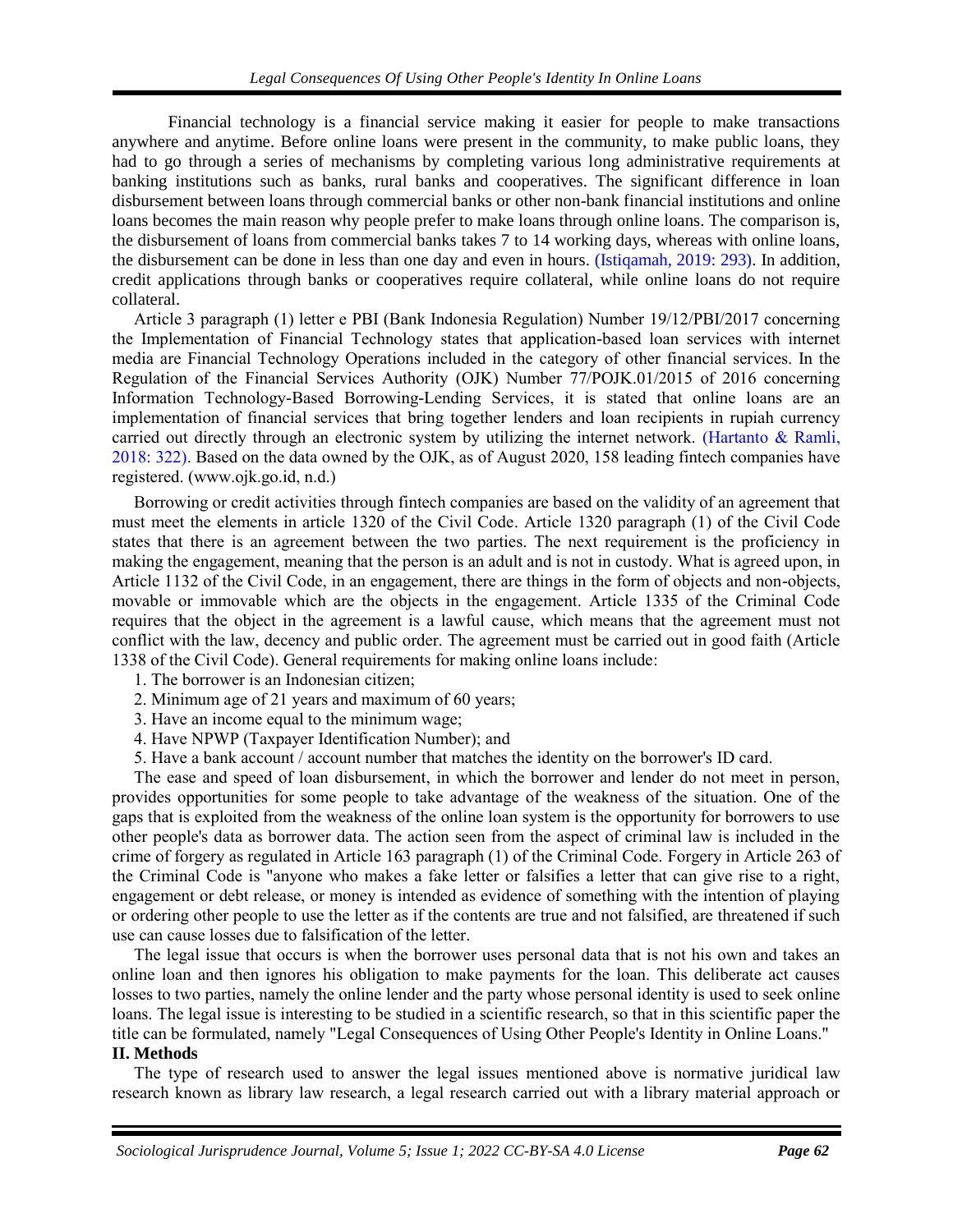secondary data on a regular basis. In conducting his research, it includes research on legal principles, legal systematics, comparative law and legal history (Soekanto & Mamudji, 2013: 1). Based on the legal literature, the primary legal materials in the form of laws and regulations on this issue are the following:

- 1) the 1945 Constitution of the Republic of Indonesia;
- 2) the Criminal Code;
- 3) the Criminal Procedure Code;
- 4) Law Number 19 of 2016 concerning Information and Electronic Transactions amendments to Law Number 11 of 2008 concerning Information and Electronic Transactions:
- 5) Law Number 21 of 2011 concerning the Financial Services Authority;
- 6) Financial Services Authority Regulation Number 77/POJK.01/2016 concerning Online Loans
- 7) Bank Indonesia Regulation Number 19/12/PBI/2017 concerning Implementation of Financial Technology.

In this paper, the data collection technique is carried out by library research or library studies by digging and collecting data from written sources that are relevant to the content of the research. Then, the data is analyzed qualitatively.

## **III. RESULT AND DISCUSSION**

## *Online loan-based fintech legal formulations*

The development of technology and digital communication affects transaction patterns which currently lead to digital transaction patterns, including lending and borrowing transactions or accounts payable. Previously, accounts payable transactions were direct civil relations in which the lender and loan recipient met directly, made an agreement and bound themselves in the form of a written agreement. Currently, to conduct lending and borrowing transactions or accounts payable between the lender and the loan recipient no longer have to meet and meet face-to-face physically, but simply by utilizing digital technology. From these two forms of transactions, the lending and borrowing transactions or accounts payable can be grouped into 2 forms, namely:

a. Conventional accounts payable transactions;

Conventional debt and receivable transactions are debt and receivable transactions that are generally carried out by meeting face-to-face, in which the lender is a banking service entrepreneur, both rural banks and cooperatives or other financial institutions such as the Village Credit Institution and debtors (debt recipients). To pay debts, the debtor must meet administrative requirements, fill in data, submit personal documents and material guarantees or do not require material guarantees for a certain debt value determined by the creditor. The debts that do not require collateral are called Unsecured Loans. The nominal debt that can be given by creditors to debtors is assessed based on several aspects by looking at the feasibility and value of the collateral used as credit guarantees.

b. Digital accounts payable transactions;

Digital accounts payable is a new pattern of accounts payable that has developed due to technological developments, this pattern is called Financial Technology (fintech). The classification of fintech according to Bank Indonesia, consists of [\(Ginatra, 2020; 14\):](#page-0-0)

1) Financial Technology Peer to Peer Lending in Indonesia is a variety of business models and technological developments aimed at improving financial industry services. [\(Muzdalifah, Rahma, &](#page-0-0)  [Novalia, 2018; 6\).](#page-0-0) Financial Technology consists of digital payments, financing and investment, and coordination functions. [\(Ridayani, 2019; 18\).](#page-0-0) Other types of Financial Technology in Indonesia are account aggregators, information and feeder sites and personal financ[e.\(Rumondang & et al, 2019;](#page-0-0)  [13\).](#page-0-0) The target of Financial Technology is the lower middle class that are lack of capital to develop their businesses and the general public as their consumptive needs, especially during the Covid 19 pandemic. The mechanism in Financial Technology which is more commonly known as online loans involves two agreement mechanisms, namely; the agreement between the lender and the loan provider, and the agreement between the loan provider and the loan recipient.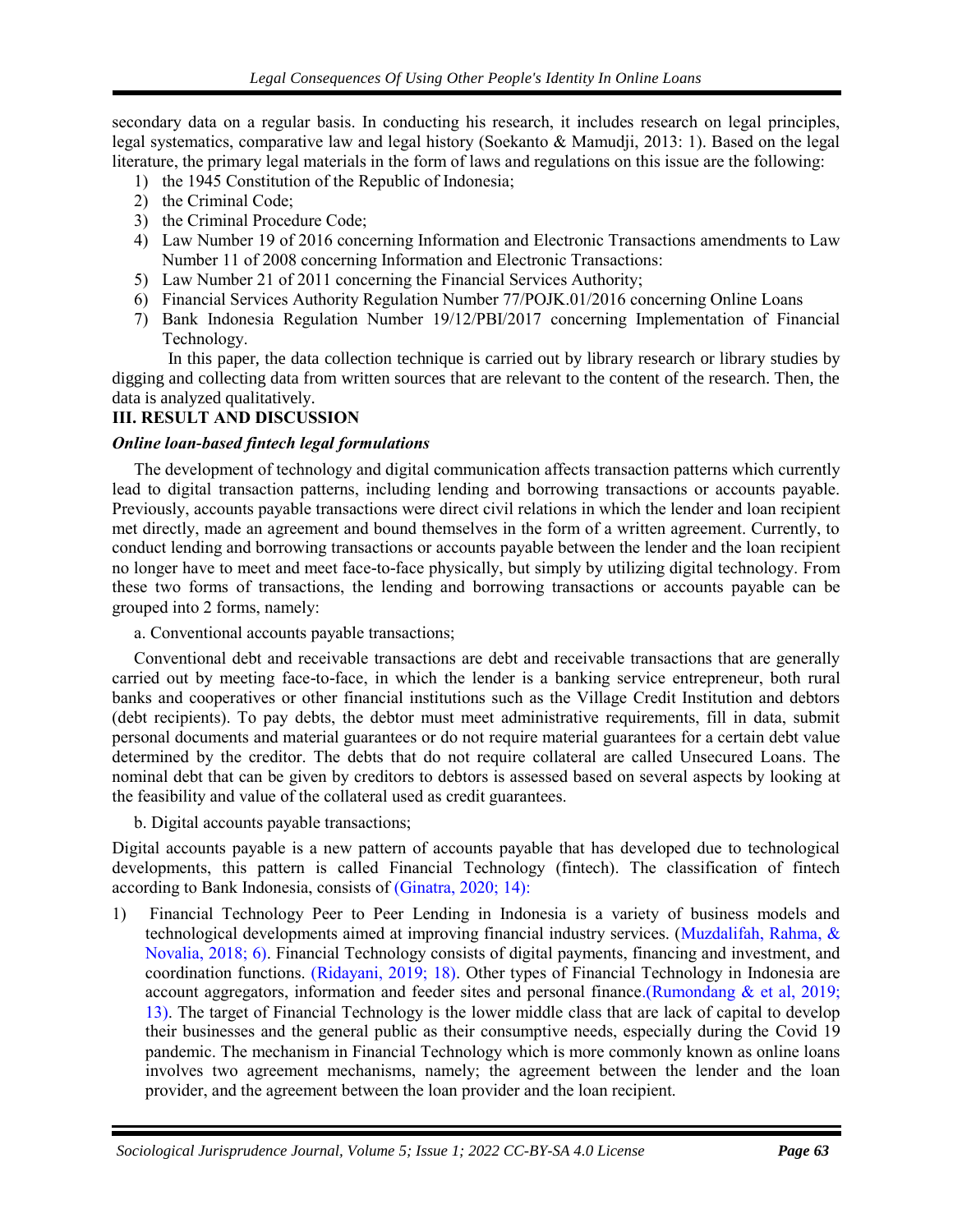- 2) Market Aggregator is a digital platform that provides information to the public about financial transactions and investment patterns in it. Therefore, with the Market Aggregator, people can compare financial investments or financial management that are commonly used in society. The public can assess the weaknesses and strengths of financial services offered by banks and other financial service providers, such as services and mechanisms in the use of insurance, investments (deposits, securities, stocks and so on), credit cards and other financial services.
- 3) Risk and Investment Management. Fintech has been able to provide a regulatory function regarding financial planning, in which previously, to get a financial plan that can measure the possibilities and risks in investing in financial services, people must find and consult a financial expert. The function of these experts has been replaced by fintech which can help plan short-term finance to long-term financial plans.
- 4) Payment, settlement and clearing is one of the most popular fintechs and is widely used by the community. This fintech pattern can help people to make financial transactions online, they do not have to come to the banks, ATM machines, and meet directly with the service providers. The examples are the transactions using mobile banking, internet banking, and online shopping on digital wallet applications such as DANA, PAY LETTER and so on.

Of the four fintech classifications classified by Bank Indonesia, online loans are included in Peer to Peer Lending which is under the supervision of the Financial Services Authority, as regulated in Law Number 21 of 2011 concerning the Financial Services Authority, Article 6 letter c, the Financial Services Authority. Finance carries out the task of regulating and supervising financial service activities in the insurance sector, pension funds, financing institutions and other financial service institutions. The public as users of online loan services have their rights regulated in OJK Regulation Number 77/POJK.01/2016, as follows:

- 1. Article 30 paragraph (1), users of online loans are entitled to get the latest information about Information Technology-Based Online Loan Services;
- 2. Article 31 paragraphs (1) and (2), online loan users have the right to obtain information regarding the rejection, acceptance or postponement of loan applications along with the reasons;
- 3. Article 32 paragraphs (1) and (2), users of online loan services have the right to obtain information from electronic documents using clear, easy-to-read and easy-to-understand Indonesian language, or can be juxtaposed with foreign languages if needed.
- 4. Article 36 paragraph (1), the right to obtain protection from all forms of efforts to transfer responsibility or obligations between the operator and the user;
- 5. Article 36 paragraph (2), users of online loan services are entitled to protection from the requirements required by the operator for users to comply with new rules, advanced rules and/or changes to rules issued by the organizer unilaterally which can harm rights from online loan service users.
- 6. Users of online loan services have the right to get compensation. The compensation for losses to users of online loan services is given as long as the loss is caused by an error or negligence of the organizer.
- 7. Article 39, online loan service users are entitled to the protection of personal data provided as a requirement in borrowing, so that the data is not used and misused by third parties without the permission and knowledge of the online loan service user as the owner of the personal data.

The agreement between the provider and the lender as regulated in Article 19 paragraph (2) of OJK Regulation Number 77/POJK.01/2016 must at least contain: a. Agreement number b. Agreement date c. Identity of the parties d. Provisions regarding the rights and obligations of the parties e. Loan amount f. Interest rates on loans g. The amount of commission h. Term i. Guarantee object (if any) j. Details of related costs k. Provisions regarding fines (if any) l. Dispute resolution mechanism. Meanwhile, the agreement between the lender and the loan recipient based on Article 20 paragraph (2) of OJK Regulation Number 77/POJK.01/2016 must at least contain: a. Agreement number, b. Agreement date, c. Identity of the parties, d. Provisions regarding the rights and obligations of the parties, e. Loan amount, f. Loan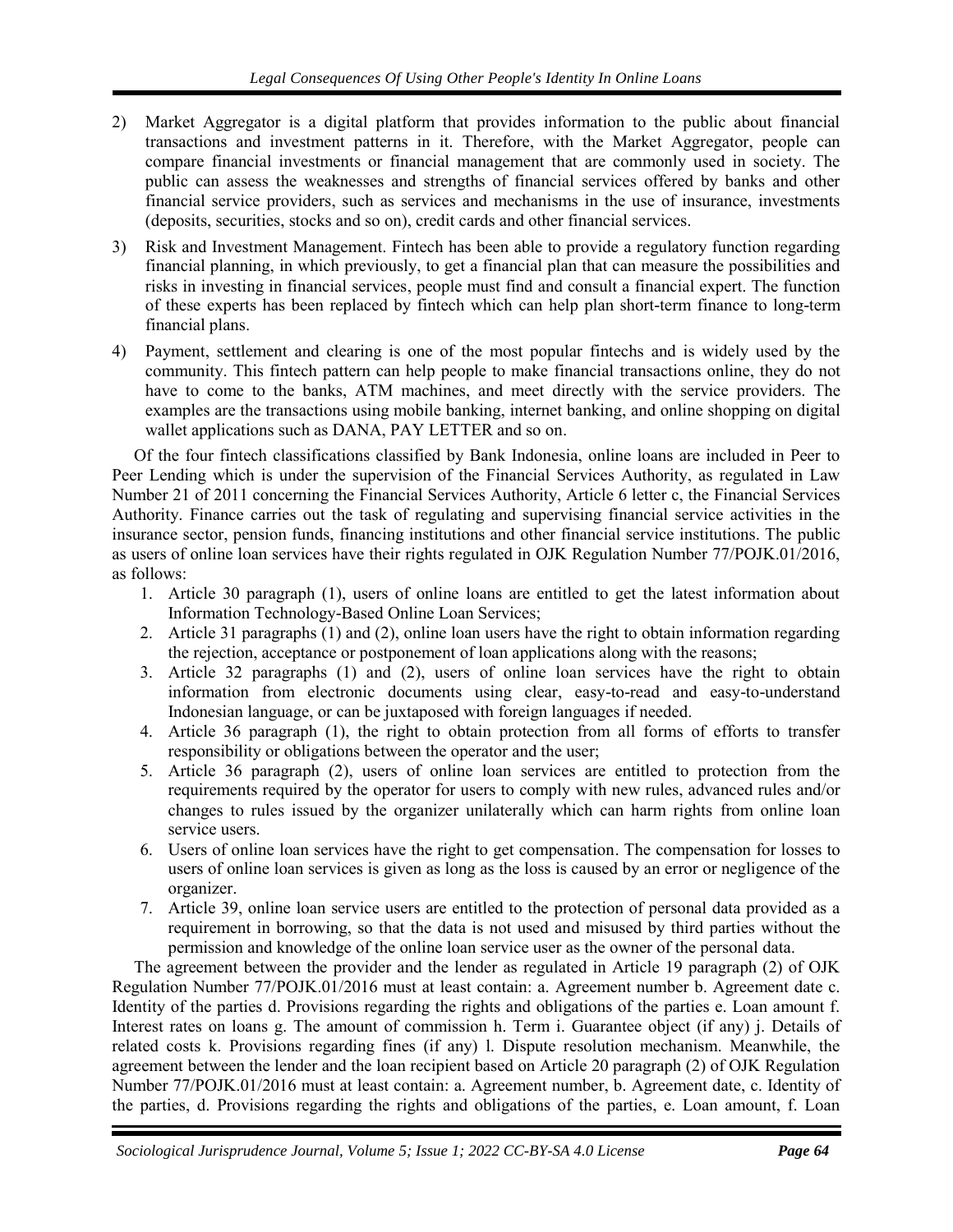interest rate, g. Installment Value, h. Term, i. Object of Guarantee (if any), j. Details of costs, k. Provisions regarding fines, l. Dispute resolution mechanism.

This matter has been regulated in Article 1 number 12 of OJK Regulation Number 77/POJK.01/2016 concerning Information Technology-Based Borrowing Services which regulates "Electronic document is any information that is created, forwarded, sent, received or stored in analog, digital form, electromagnetic, optical or the like that can be seen, displayed, and/or heard through a computer or electronic system included but not limited to writing, sound, pictures, design maps, photographs or the like, letters, numerals, codes, access, symbols or perforations , which has meaning that can be understood, by people who are able to understand it as referred to in Law Number 11 of 2008 concerning Information and Electronic Transactions."

The speed of development of fintech based on online loans is becoming increasingly out of control. Therefore, illegal online fintech loans grow wildly that are not under the supervision of the OJK. The wild growth of illegal online loans is a new problem in society. Strict regulations are needed in cracking down on these illegal online loans. It is unfortunate that the ease of technology is used against the law where even though the illegal fintech online loans have been blocked, they can easily form new entities with the same pattern (Kai, 2020). The concept of misuse of personal data can be divided into 3 forms, namely misuse by people who request personal data; misuse by the company/provider by selling the personal data of its consumers; and misuse of data by experts based on their expertise in hacking someone's personal data (hackers). The disadvantages of the owner of personal data, whose data is misused by other parties without permission are as follows:

- 1) Technical losses which include the lack of system security and reliability of communication standards and protocols being guaranteed; inadequate infrastructure and telecommunications bandwidth; and for vendors or service providers it is necessary to have adequate web and network servers.
- 2) Losses from the legal aspect which include the absence of laws and regulations that specifically regulate the protection of personal data, resulting in the resolution of problems concerning the misuse of personal data. It is difficult to obtain legal certainty. The disadvantages of the legal aspect also include the unavailability of an appropriate mechanism through digital-based electronic media that can guarantee the security of personal data, making personal data easily accessible to irresponsible parties.

Relating to what was discussed in the background of the problem above, it is needed a criminal sanction for someone who borrows online using another person's personal identity. This action contains an element in which there is a falsification of personal documents using other people's personal documents for personal gain from perpetrator.

## **Personal Data in Online Loans**

Personal data is a concept of privacy, according to Warren and Brandeis "Privacy is the right to enjoy life and the right to be left alone and this development of the the law was inevitable and demanded of legal recognition". Where privacy is the right of everyone to enjoy his life and demand that privacy to get protection/to be protecte[d. \(Latumahina, 2014; 25\).](#page-0-0) The notion of privacy is also put forward by Alan Westin in which he defines privacy as "Privacy is the claim of individuals, groups, or institutions to determine for themselves when, how, and to what extent information about them is communicated to others." [\(Yuniarti, 2019; 154\).](#page-0-0) In Indonesia, especially at this time, there are no specific laws and regulations to regulate personal data, while neighboring countries have special regulations regarding personal data, such as:

- 1) Singapore, the legal protection of personal data in Singapore is regulated in The Personal Data Protection Act No. 26 of 2012 Singapore (PDPA 2012). [\(Anggraeni, 2018; 814\)](#page-0-0)
- 2) Malaysia has laws and regulations regarding the protection of personal data, namely The Personal Data Protection Act No. 709 of 2010 (PDPA Malaysia). [\(Rizal, 2019; 218\)](#page-0-0)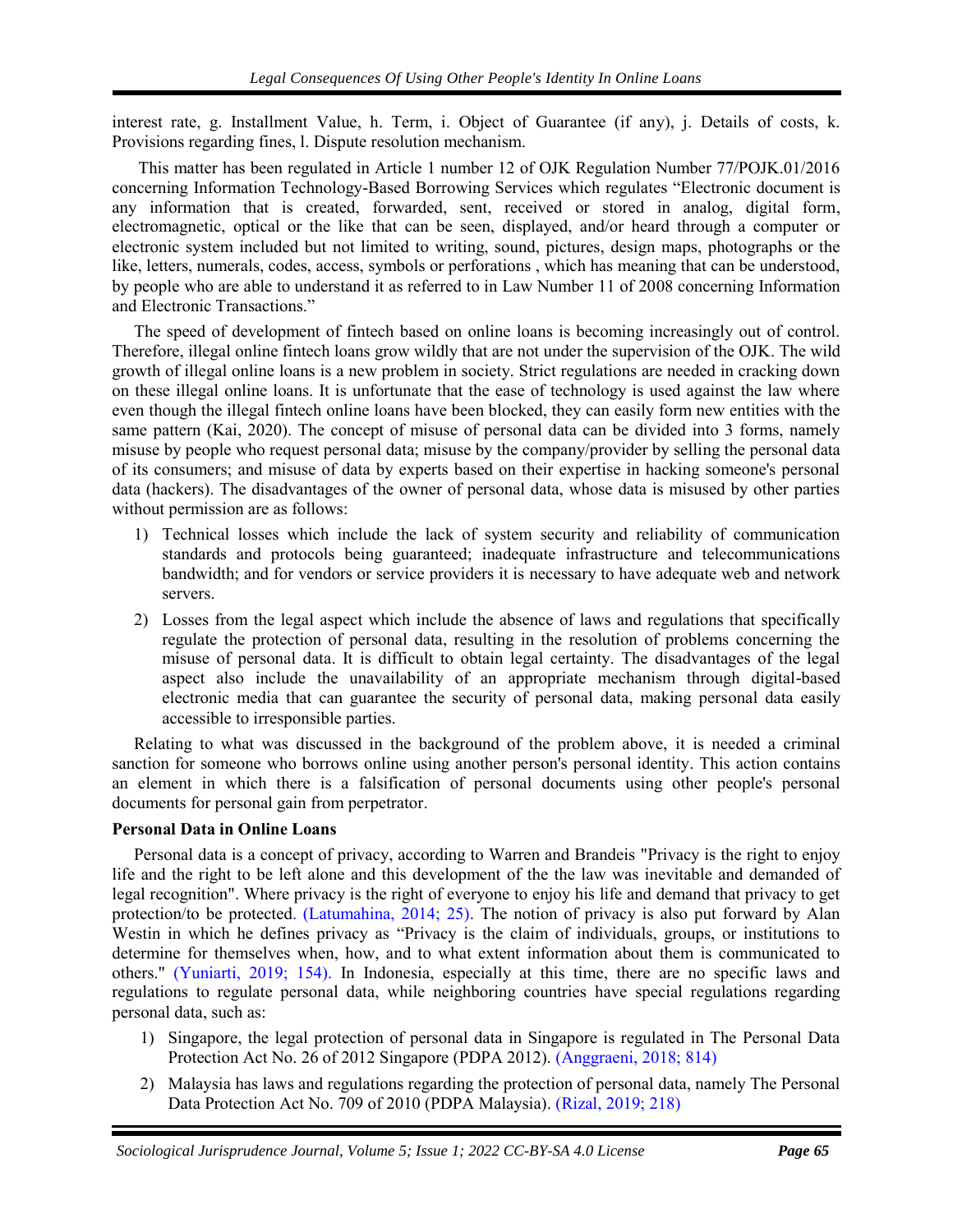3) Hong Kong, in the country of Hongkong, the legal regulation regarding the protection of personal data is the Personal Data Privacy Ordinance of 1995 (PDPO), which was amended in 2012.

In Indonesia, we are very aware that the protection of privacy issues or personal identity is not yet an important issue to be protected. It is very common in society that misuse of personal identity such as the use of a person's Identity Card in an administrative document processing, other parties can easily carry, show and use it. The identity of another person, either original or in the form of a photocopy is without requiring verification or approval from the owner of the actual identity. Such conditions are very different from the other countries where the state with its government highly protects the personal identity of its citizens including name, address, place of birth date, status and other information. [\(M, Mansyur, &](#page-0-0)  [Gultom, 2010; 135\).](#page-0-0)

The decision of the Constitutional Court Number 006/PUU-I/2003 affirms that the regulation of Personal Data Protection must be in the form of a law. As confirmed by the decision of the Constitutional Court that related to provisions concerning human rights, it must be regulated in the form of a law. To accommodate the need for legal certainty regarding the protection of personal data, the following laws and regulations can be used:

1) Law Number 10 of 1998 concerning Banking;

Article 40 Paragraph (1) states that "Banks are obliged to keep information regarding Depositors and their deposits confidential, except in the case as referred to in Article 41, Article 41A, Article 42, Article 44, and Article 44A".

2) Law Number 36 of 1999 concerning Telecommunications;

Article 42 Paragraph (1) states that "Telecommunication service providers are obligated to keep the information sent and or received by telecommunications service customers secret through the telecommunications network and or telecommunications services they provide".

3) Law Number 39 of 1999 concerning Human Rights;

Article 29 Paragraph (1) states that "Everyone has the right to the protection of his personal, family, honor, dignity, and property rights". This article is similar to Article 28 Letter G Paragraph (1) of the 1945 Constitution of the Republic of Indonesia which also regulates the right of everyone to personal protection.

- 4) Law Number 14 of 2008 concerning Public Information Disclosure; Article 54 stipulates that any person who intentionally and without the right to access, obtain, provide information in Article 17 will be sentenced to a maximum imprisonment of 2 (two) years and a maximum fine of Rp. 10,000,000.00 (Ten million rupiah).
- 5) Law Number 36 Year 2009 concerning Health; Article 57 Paragraph (1) states that "Everyone has the right to the confidentiality of his personal health condition that has been disclosed to health service provider"
- 6) Law Number 24 of 2013 concerning Amendments to Law Number 23 of 2006 concerning Population Administration;

Article 1 number 22 states that personal data is certain personal data that is stored, maintained and kept true and its confidentiality is protected.

7) Law Number 19 of 2016 concerning Amendments to Law Number 11 of 2008 concerning Information and Electronic Transactions;

Article 26 paragraph (1) states "unless stipulated otherwise by laws and regulations, the use of any information through electronic media concerning a person's personal data must be carried out with the consent of the person concerned".

The juridical basis of personal data protection refers to Article 28G of the 1945 Constitution of the Republic of Indonesia, "everyone has the protection of his personal, family, honor, dignity and property under his control, and has the right to a sense of security and protection from the threat of the power to do or not to do something which is a human right". Considering that the protection of a person's personal data is a fundamental human right, even in the international world the protection of personal data is recognized as a constitutional right of a person who is entitled to security for his personal data, this is in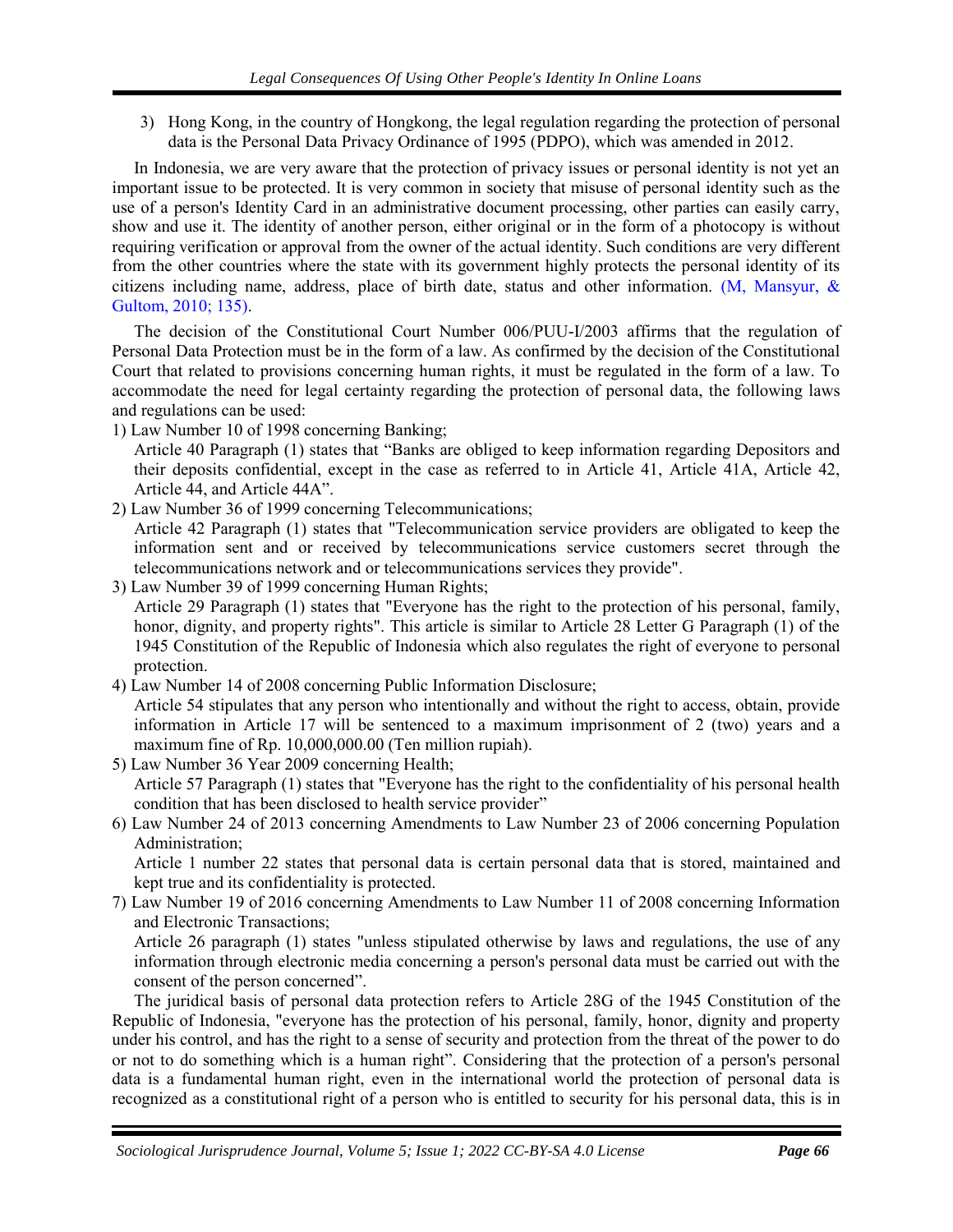contrast to data security in Indonesia which adheres to the applicable *ius constitutum* principle. [\(Octavia,](#page-0-0)  [2020; 57\)](#page-0-0)

## **Criminal Sanctions for Making Online Loans Using Someone Else's Identity**

It is easy for the third parties to access someone's personal data and use it as a false identity in applying for an online loan. Consequently, it has led to many legal conflicts. The identity owner is harmed in which he gets pressure, threats and debt collection from the online loan service providers because his identity has been misused by irresponsible parties. A legal problem has not become a legal problem if the injured party does not report it to the police. Losses for misuse of false identities in online loans are included in the complaint offense, in which the injured party can complain to the police. As it is known in the Criminal Code, a complaint offense is an offense whose prosecution can only be carried out if there is a complaint from the injured party (*gelaedeed party*). Complaint offenses are divided into two more based on their nature, namely:

- 1. Absolute complaint offenses. The offenses in absolute complaint can only be prosecuted if there is a complaint from the victim. For example, Article 310 of the Criminal Code on defamation.
- 2. Relative complaint offenses. This complaint offense is called relative because of the special relationship between the court and the complainant. For example, Article 367 of the Criminal Code for theft in the family. (Effendi, 2015; 47).

Withdrawing from the criminal element of using another person's identity in making online loans based on the Criminal Code, this action is included in the act of counterfeiting. Counterfeiting itself is a violation of the truth that aims to gain profit for oneself, counterfeiting in a more modern society is called manipulation, which means abuse or misappropriation. Counterfeiting is classified as a fraud crime which can be grouped into 4 groups, namely:

- 1. The crime of perjury (Chapter IX);
- 2. The crime of counterfeiting money (Chapter X);
- 3. The crime of counterfeiting materials and brands (Chapter XI0;
- 4. The crime of forgery of letters (Chapter XII).

Forgery of identity in online loans is included in the 4th category, namely the crime of forgery of letters (Chapter XII). The crime of forging letters is carried out by issuing a right that can cause harm to other people, in which the truth of the letter should be protected (Article 263 paragraph (1) of the Criminal Code). [\(Chazawi, 2001; 97\).](#page-0-0) In addition, it can be withdrawn as a crime of falsification of identity using a false identity in making online loans, including also into acts of fraud as regulated in Article 378 of the Criminal Code, as described below: anyone who wants to benefit himself or others unlawfully by using a false name or false dignity (*hoedanigheid*), by deceit, or a series of lies, to induce another person to hand over something to him, or to give a debt or write off a debt, is threatened with fraud, with a maximum imprisonment of four years. This can be assessed in which from the start the perpetrator has a pure intention to commit fraud because from the start he has used someone else's identity.

Viewed from the point of view of the identity owner, the act of the perpetrator using his identity to make an online loan can be criminally processed on the basis of Article 311 paragraph (1) of the Criminal Code "If the person who has committed the written defamation, in that case it is permissible to prove that what is alleged is true, he does not prove it and the accusation is made contrary to what is known, then he is threatened with slander, with a maximum imprisonment of four years". Slander or defamation here, is when the perpetrator acts as if the victim as a borrower in an online loan cannot perform the obligations for the loan made so that the victim will be harmed both materially and non-materially.

Regarding the use of other people's personal identities in making online loans, the perpetrator's actions are seen from the provisions in Law No. 11 of 2008 concerning Information and Electronic Transactions. Articles related to the protection of personal data for online loan service users, including:

1. In Article 26 Paragraphs (1) and (2):

(1) Unless stipulated otherwise by laws and regulations, the use of any information through electronic media concerning a person's personal data must be carried out with the consent of the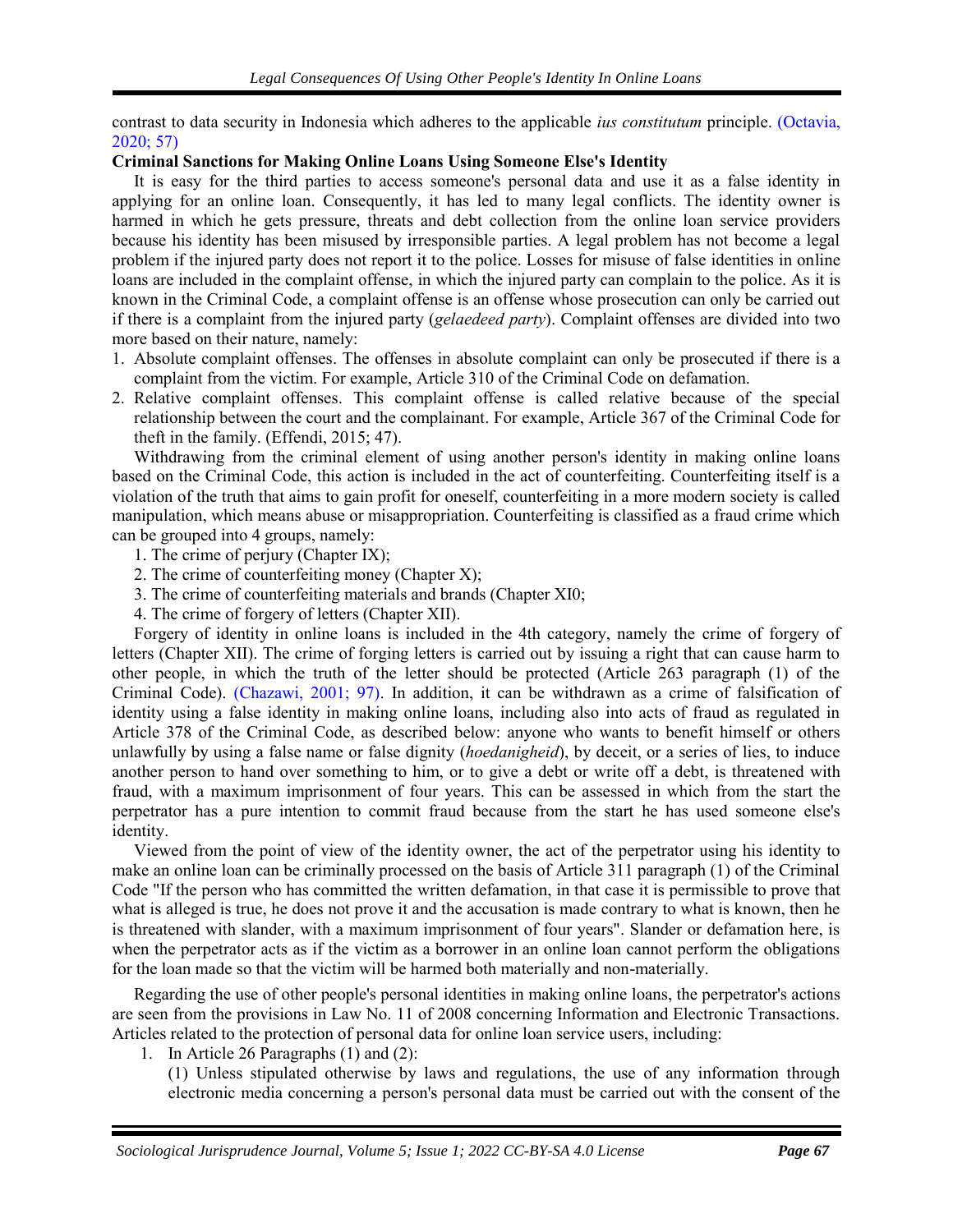person concerned.

(2) Any person whose rights are violated as referred to in Paragraph (1) may file a lawsuit for the losses incurred under this Law.

Based on the contents of the article above, it is stated that the use of information technology, protection of personal data is part of personal rights (privacy rights). Analyzed based on the theory of legal protection, the provisions of Article 26 of the ITE Law have explicitly required everyone to first obtain permission from others to use their personal data, and people who feel aggrieved over the use of their personal data without permission can file a lawsuit. The principle of legal protection in the context of this problem is that the law protects one's interests by giving power to a person to control his personal identity so there are no misuse and exploitation done by other parties who are not the authority of that identity.

- 2. Article 30 of the ITE Law, the perspective of legal protection is a manifestation of the protection of a person's personal identity in which a person is prohibited from obtaining electronic information by violating, breaking through, exceeding or breaking into the security system, which means that such action does not obtain permission from the owner of personal data or anyone else who has the authority over the personal data.
- 3. Article 45 Paragraph (3) states any person who intentionally and without rights distributes and/or transmits and/or makes accessible Electronic Information and/or Electronic Documents containing insults and/or defamation as referred to in Article 27 Paragraph (3) shall be sentenced to a maximum imprisonment of 4 (four) years and/or a maximum fine of Rp. 750,000,000.00 (seven hundred and fifty million rupiah).
- 4. Article 45 B, any person who intentionally and without rights sends Electronic Information and/or Electronic Documents containing threats of violence or intimidation aimed at personally as referred to in Article 29 shall be punished with imprisonment for a maximum of 4 (four) years and/or a maximum fine of Rp. 750,000,000.00 (seven hundred and fifty million rupiah)."

In addition to criminal sanctions, specifically violations of personal data in the field of online loans can also be the subject to administrative sanctions, as regulated in Article 47 POJK No. 77/POJK.01/2016, which states that for violations of obligations and prohibitions in this OJK regulation, OJK has the authority to impose administrative sanctions on the Operator in the form of:

- a. written warning;
- b. fines, namely the obligation to pay a certain amount of money;
- c. limitation of business activities; and
- d. license revocation.

The importance of a regulation that regulates the protection of personal data will create trust in the public, one of which is by including company legal documents from the OJK in the online loan digital application platform. [\(Afifi, 2019;248\).](#page-0-0) On the basis of these laws and regulations, parties who are harmed by the use of their personal data for online loans made by other parties can take legal action. Because there is a possibility where the actual owner of personal data will experience problems in the future if he wants to make an online loan at an online loan service provider because the data has been used by someone other than himself.

The difficulty of controlling identity fraud on online loans tends to occur because there are no complaints from the public whose identities are used by other people to make online loans, this is mainly due to the ignorance of the owner of personal data that the data has been used irresponsibly by the perpetrators. New problems will arise if the online loan service provider finds the real owner of the data and gets clarification, or vice versa the owner of the personal data gets threats, pressure and even defamation, including immoral actions from the collectors of online loan service providers.

These obstacles occur because currently in Indonesia, the government has not been able to provide experts in the cyber field in which online loan crimes are categorized as cyber crimes that are part of the Special Crime Investigation Unit. Indonesia has also not been able to optimally supervise internet users making cyber crime increasing in number. Weak devices in the Electronic Information and Transaction Law can still be found in the provisions of Article 27 and Article 37 wherein it is regulated regarding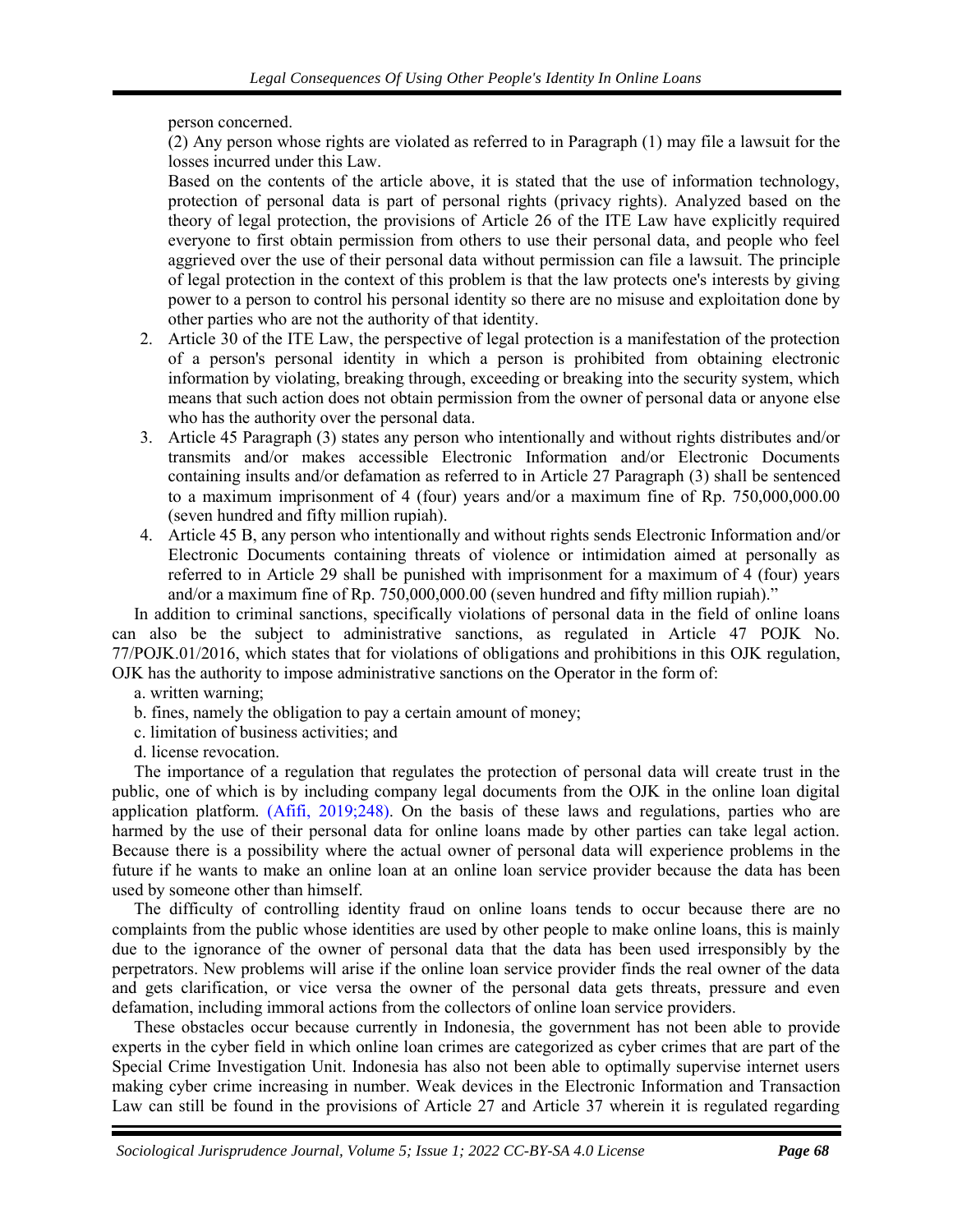prohibited acts but even the law enforcement officers do not understand the meaning of the article. [\(Rahmanto, 2019; 31\)](#page-0-0)

#### **IV. CONCLUSION**

The regulation of online loans in Indonesia is a crucial issue in which it seems as if the country is not ready with the pace of fintech development, there are many violations and legal problems that lead to criminal law conflicts in the realm of complaint offenses. The problem that is quite in the spotlight is regarding online loans that are carried out by falsifying personal identities, in which the perpetrators make online loans using other people's identities. These actions are included in the realm of criminal law. Therefore, two legal sources can be used to provide criminal sanctions to perpetrators of falsifying personal identity online loans. The first is criminal sanctions as regulated in the ITE Law. The criminal sanctions for violating the use of personal data in the ITE Law include using other people's personal identities in making online loans including acts of defamation are regulated in Article 27 paragraph (1), (2), (3) or paragraph (4), with a criminal penalty as regulated in Article 45 of the Law on Electronic Information and Transactions with a maximum imprisonment of 4 (four) years and/or a maximum fine of Rp. 750,000,000 (seven hundred and fifty million rupiah). Second, judging from the elements in the criminal act of using a false identity in making online loans, the criminal sanctions for using a false identity on online loans can be suspected by Article 263 paragraph (1) of the Criminal Code regarding the crime of identity fraud, Article 378 of the Criminal Code on fraud, Article 311 paragraph (1) of the Criminal Code regarding Slander/Defamation.

Based on the progressive legal theory, online loan providers and service providers are required to comply with the mechanisms determined by law to prevent the misuse of personal data, along with protecting the borrower's personal data that has been verified by the online loan provider. Synergy is needed between online loan service providers, borrowers and the authorities (legal apparatus) to coordinate and harmonize laws in order to create legal products that can provide comprehensive protection for online loan service providers, users, and the public in general. From the finding, what can be recommended by the author are: First, there must be a good coordination of the Financial Services Authority (OJK), the Ministry of Communication and Information and the Republic of Indonesia Police to carry out supervision, prevention and socialization regarding online loans. Therefore, the public can understand about the difference between legal and illegal online loans in terms of legality, interest rates, bidding and collection methods. Second, the Financial Services Authority needs to develop a standard agreement in online loans that synergizes with the Consumer Protection Agency regarding the contents and provisions in it, Third, the urgency of making a special legislation regarding Financial Technology including the online loans.

#### **References**

Bagus, G. I. (n.d.). *Aneka Politik Hindu*. Widya Dharma Denpasar.

Barda Namawi Arief. (1998). *[Bebarapa Aspek Kebijakan Penegakan Hukum dan Pengembangan Hukum](http://uilis.unsyiah.ac.id/uilis/index.php?p=show_detail&id=73441)  Pidana*[. Citra Aditya Bakti.](http://uilis.unsyiah.ac.id/uilis/index.php?p=show_detail&id=73441)

*Bhagawadgita*. (n.d.). Maya Sari, Jakarta.

Cotterrell, R. (1984). *The Sosiology of Law: An Intruduction*. Butterworths.

- Dimiyati, K. (2004). *Teorisasi Hukum, Studi tentang Perkembangan Pemikiran Hukum di Indonesia 1945-1990*. Muhamadiyan University Press.
- Friedmann, W. (1990). *Teori dan Filsafat Hukum Idealisme Filosofis dan Problema Keadilan, Susunan II, Terjemahan, M Arifin*. Rajawali, Jakarta.
- *\_\_\_\_\_\_\_\_\_\_\_Fungsi Hukum dan Pembangunan Hukum dalam Pembangunan Nasional*. (1975). Binacipta.

Gede, P. I. (1997). *Manawa Dharma sastra*. Depag RI, Jakarta.

Gelgel I Putu. (2007). *Pengantar Hukum Hindu*. Pascasarjana, Universitas Hindu Indonesia.

*\_\_\_\_\_\_\_\_\_\_\_Ilmu Hukum, Pencarian, Pembebasan dan Pencerahan*. (2004). Muhamadiyah University